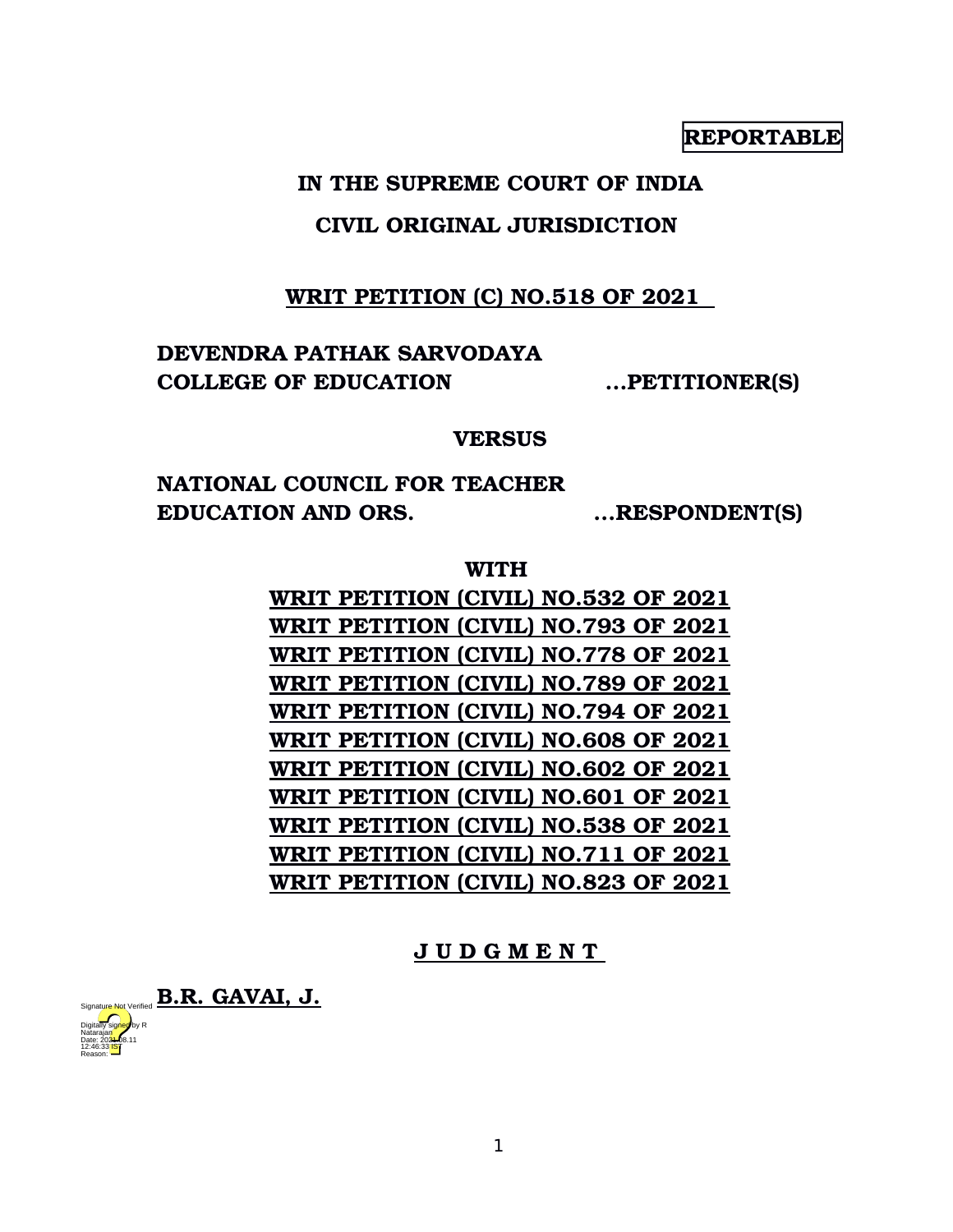**1.** The facts in all these bunch of petitions are almost similar and as such, are decided by this common judgment.

**2.** We will refer to the facts in the lead matter i.e. Writ Petition (Civil) No.518 of 2021 in some detail and would refer to the bare necessary facts in all other matters.

### **Writ Petition (Civil) No.518 of 2021**

**3.** The petitioner college was established as unaided training college to impart Bachelor in Teacher Education (B.Ed.) and Diploma in Elementary Education (D.El.Ed.) courses in the year 2011.

**4.** The petitioner college submitted an application to respondent No.1 – National Council for Teacher Education (hereinafter referred to as 'NCTE') for grant of recognition under Section 14(1) of the National Council for Teacher Education Act, 1993 (hereinafter referred to as 'the said Act') for conducting B.Ed. course with an annual intake of 100 students.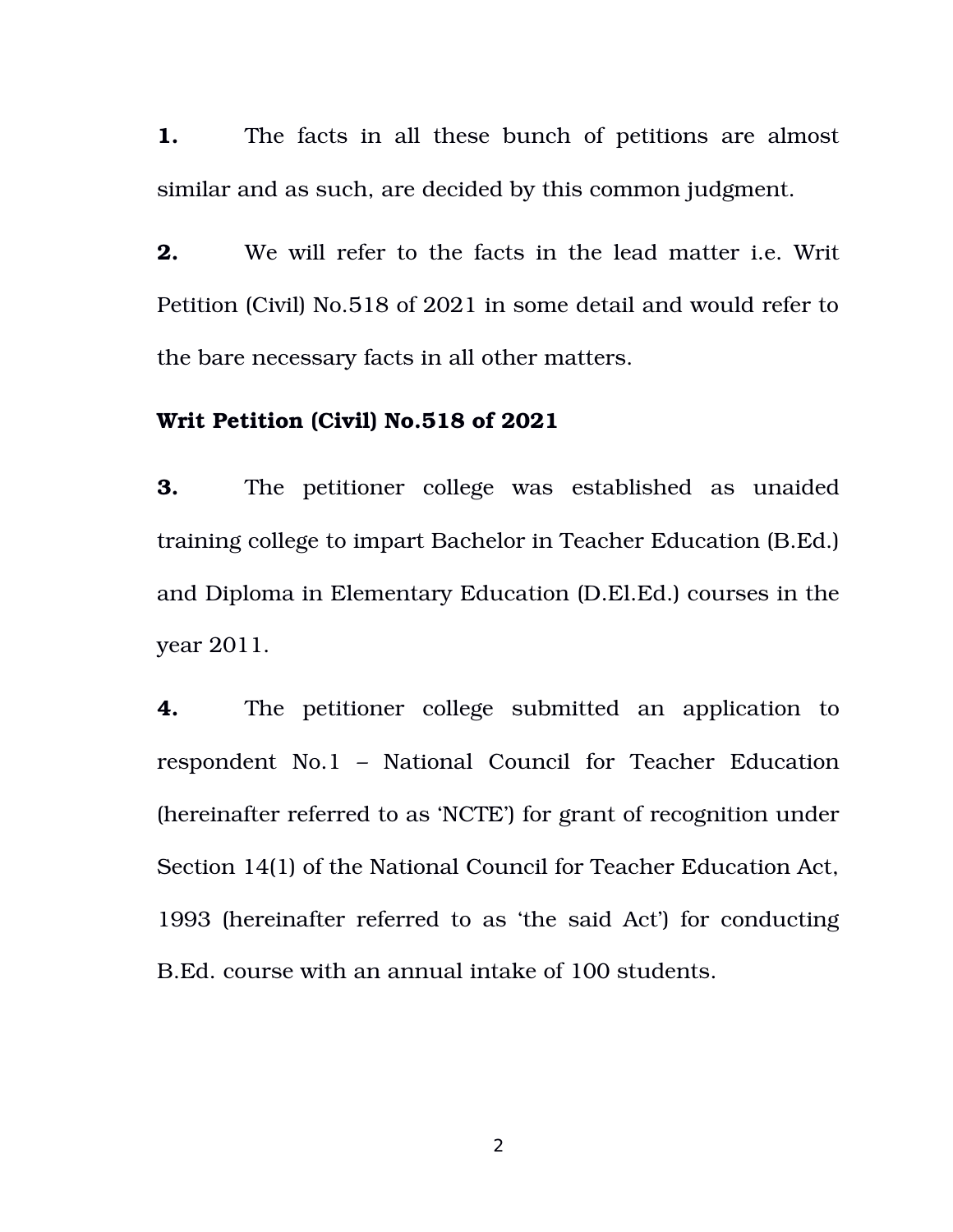**5.** Vide order dated 25.2.2014, NCTE granted recognition for B.Ed. course under one year programme for Academic Year 20142015 with an annual intake of 100 students.

**6.** Respondent No. 2 – Magadh University, Bodh Gaya, Bihar, vide letter dated 2.8.2014 granted affiliation to the petitioner college to conduct admission with 100 seats of one year B.Ed. course from Academic Year 20142015 till continuation of accreditation of NCTE.

**7.** By the National Council for Teacher Education (Recognition, Norms and Procedure) Regulations, 2014 (hereinafter referred to as '2014 Regulations'), notified on 28.11.2014, a two-year B.Ed. course was introduced instead of one-year B.Ed. course from Academic Session 2015-2016 onwards.

**8.** Petitioner-college by an affidavit agreed to come under 2014 Regulations and sought for two basic units (100 seats) in B.Ed. course, which requires additional facilities. Vide order dated 23.5.2015, petitioner-college was granted recognition for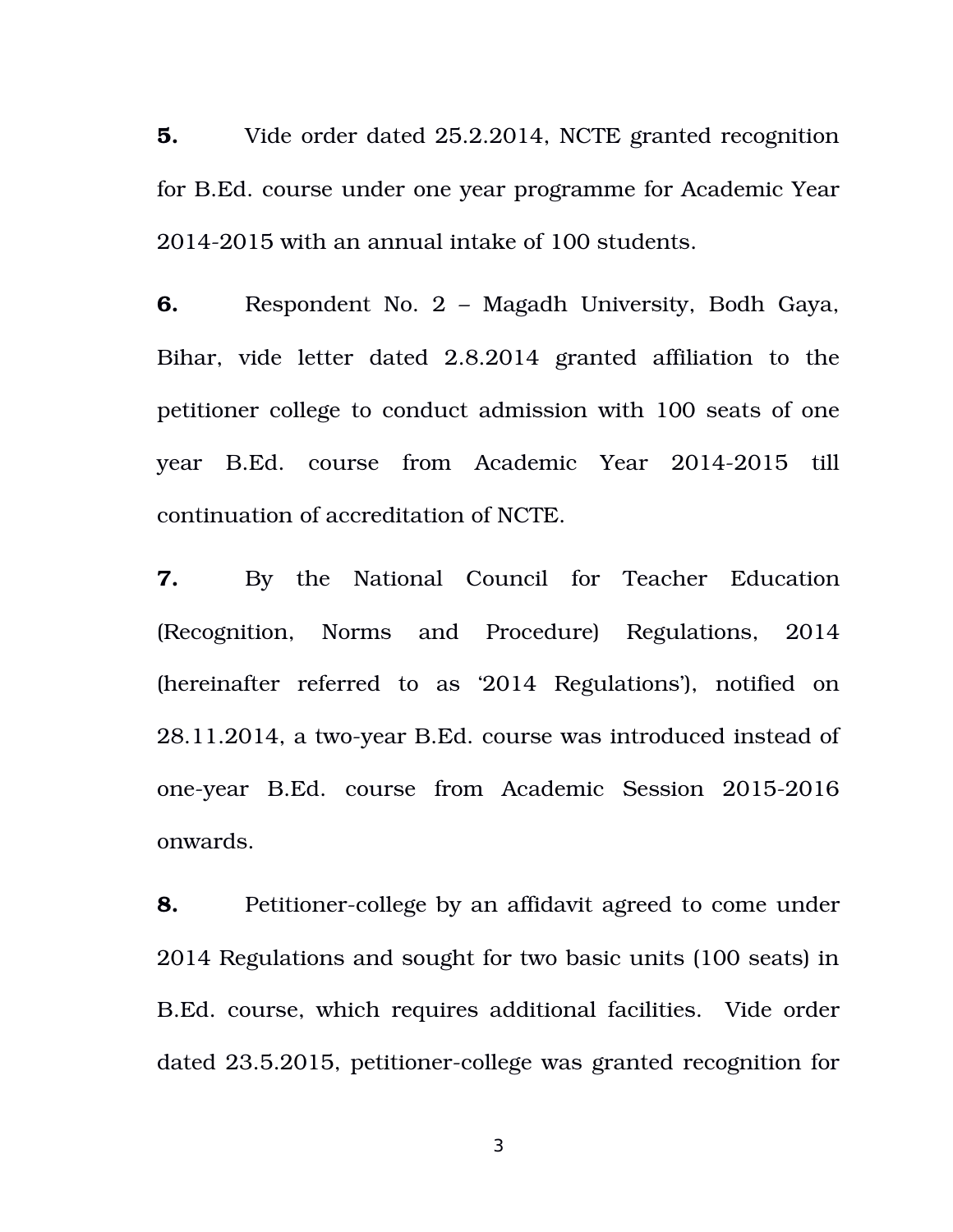two-year B.Ed. course for Academic Session 2015-2016 with an annual intake capacity of 100 seats. Petitioner-college was also granted recognition for D.El.Ed. course vide order dated 2.5.2016 with an annual intake of 50 seats for two years duration from Academic Session 2016-2017 to 2017-2018.

**9.** On 3.6.2016, after receiving NOC, the petitioner-college submitted its online application to NCTE seeking recognition for additional two units (100 seats) for D.El.Ed. and B.Ed. courses along with relevant documents.

**10.** Vide order dated 26.9.2017, respondent No.3 – Bihar School Examination Board granted affiliation to the petitionercollege for conducting D.El.Ed. course with one unit (50 seats) from Academic Session 2017-2019.

11. In the 280<sup>th</sup> meeting of NCTE, held on 29.2.2020 and 1.3.2020, a visiting team was constituted under the provisions of Section 15 of the said Act so as to inspect the infrastructure and instructional facilities for additional intake in B.Ed. and D.El.Ed. courses. However, on account of Covid-19 pandemic,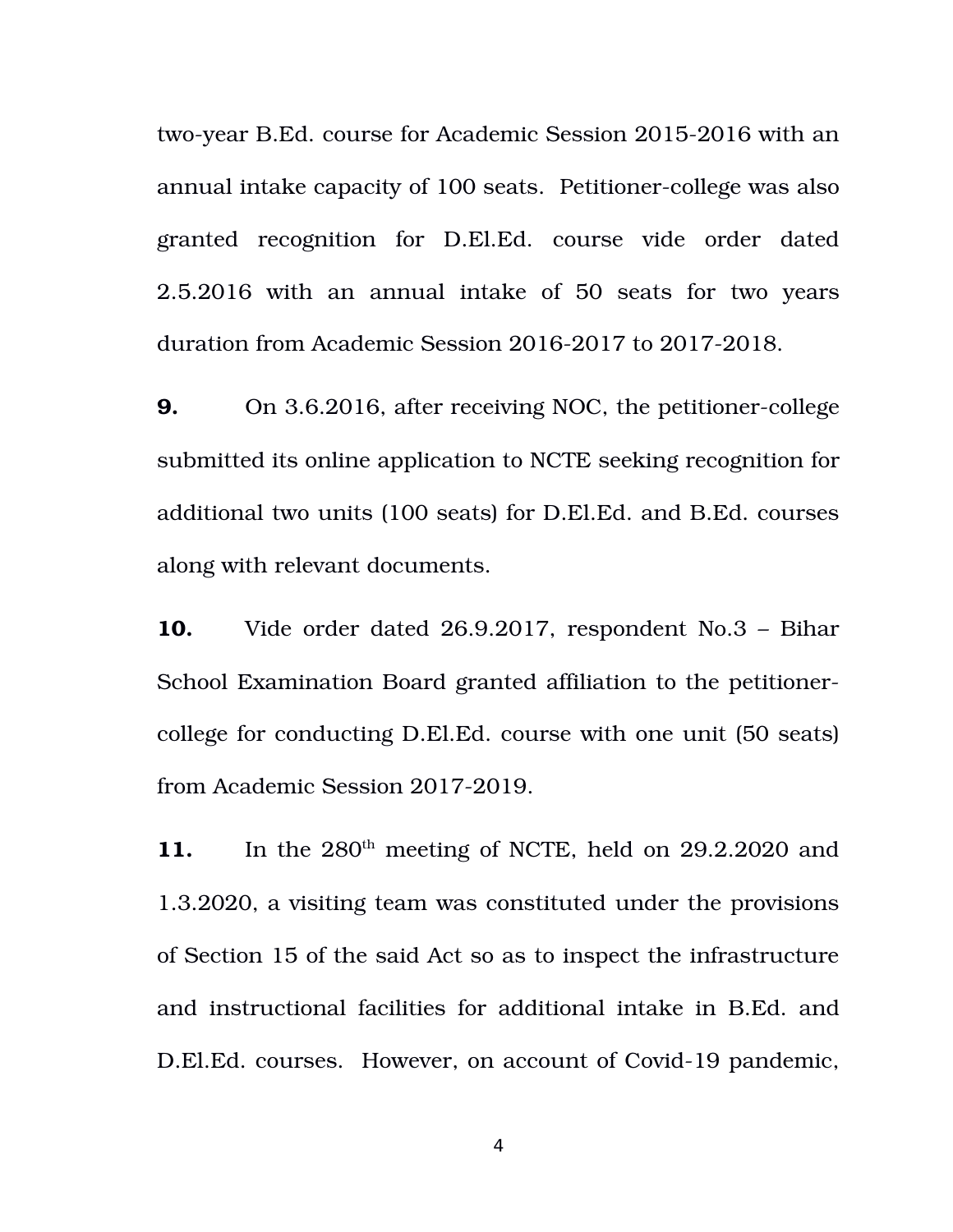inspection could not take place as scheduled. Subsequently, inspection in the petitioner-college came to be conducted on 8.3.2021 and a letter of intent was issued in favour of the petitioner-college by NCTE for additional intake in B.Ed. and D.El.Ed. courses as to the proposal submitted by the petitionercollege on  $10.6.20216$ . In the  $290<sup>th</sup>$  meeting held on  $3.3.2021$ , NCTE found that the petitioner-college has adequate facility required for conducting teachers' courses. Petitioner-college was therefore asked to intimate its willingness on an affidavit about the number of units sought for the purpose of granting of the formal recognition. Petitioner-college replied thereto stating that the petitioner-college has the necessary infrastructure for additional intake of two units for B.Ed. course and two units for D.El.Ed. course. Recognition was granted to the petitionercollege for additional intake of two units in B.Ed. course and two units in D.El.Ed. course in the 291<sup>st</sup> meeting of NCTE, held on 12.4.2021. However, by the said resolution, the recognition has been granted for Academic Year 2022-2023 and not for Academic Year 2021-2022.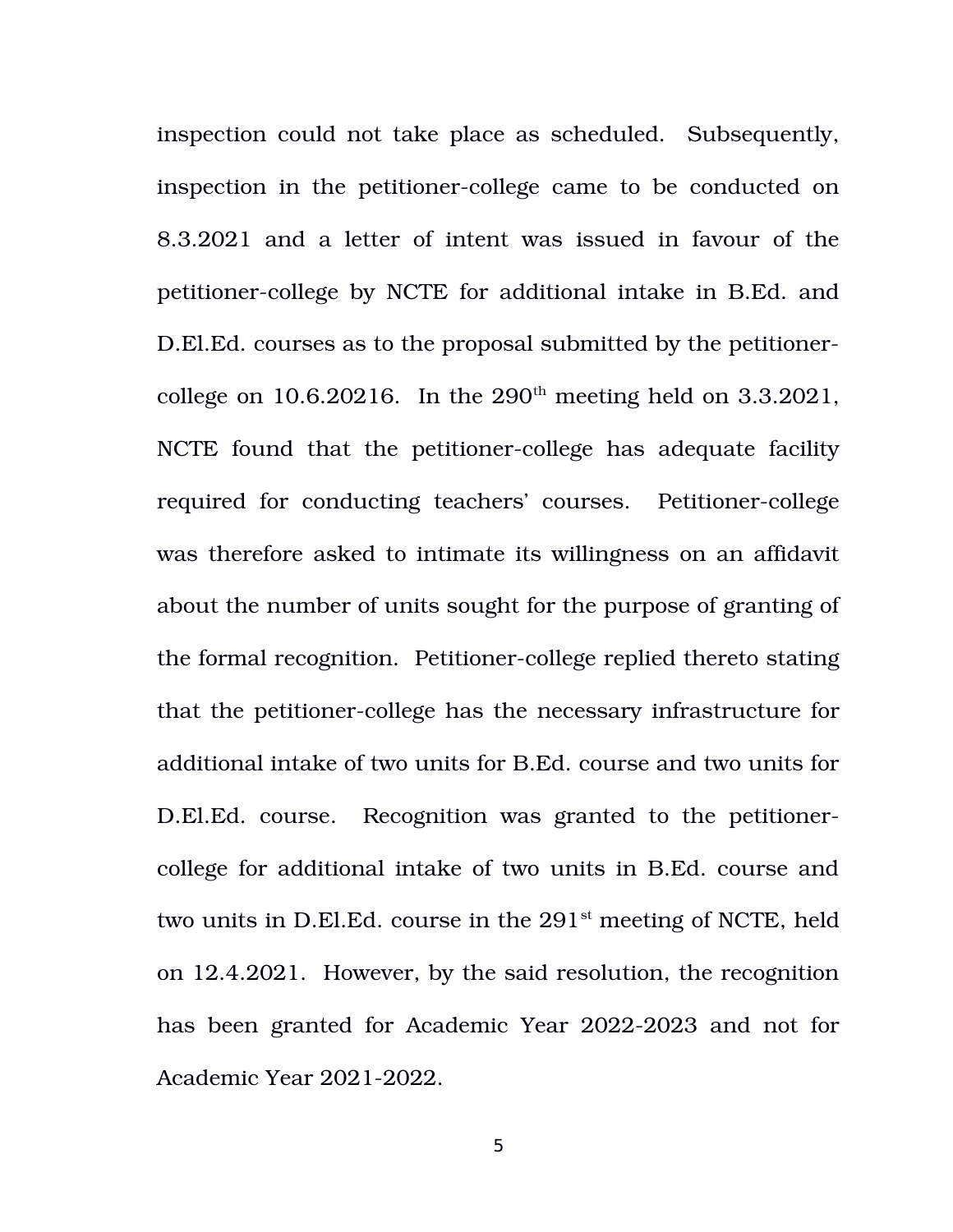**12.** In this background, the petitioner-college has approached this Court seeking a direction to the respondents to grant recognition for Academic Year 2021-2022.

## **WRIT PETITION (CIVIL) NO. 532 OF 2021**

**13.** In the present case, the petitioner-college had applied in pursuance to the public notice issued by NCTE in the year 2015 thereby inviting applications for running D.El.Ed. course from Academic Session 2016-2017. Though the petitioner's application was pending since 2015, the Eastern Regional Committee of NCTE (hereinafter referred to as 'ERC') in its  $292<sup>nd</sup>$ meeting, held on 20.4.2021, decided to grant recognition to the petitioner-college from Academic Session 2022-2023. The petitioner has, therefore, approached this Court seeking similar relief for a direction to grant recognition from the Academic Year 2021-2022.

## **WRIT PETITION (CIVIL) NO. 793 OF 2021**

**14.** In the present case also, the petitioner, in pursuance to the public notice issued by the NCTE in the year 2015, made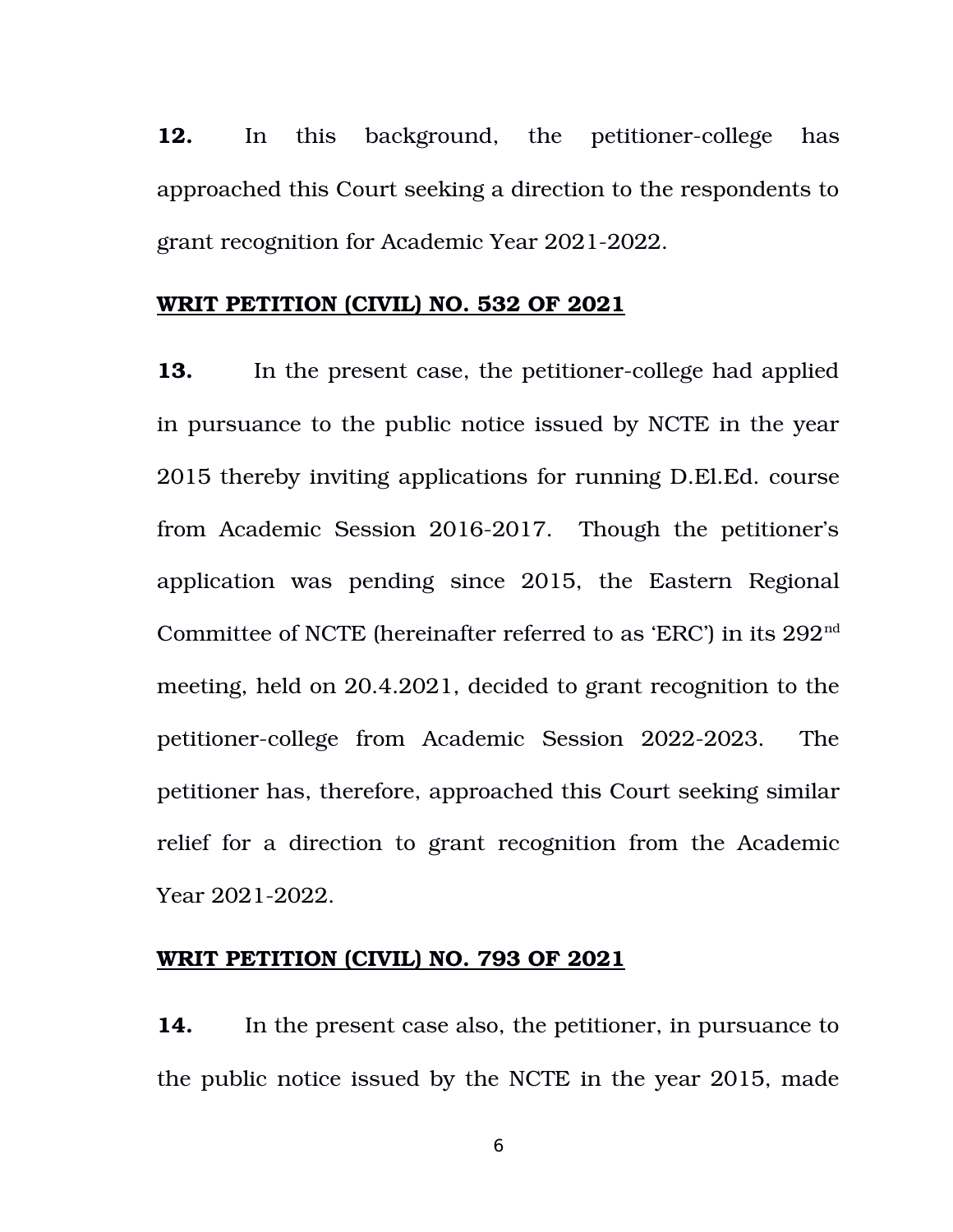an application for running B.Ed. and D.El.Ed. courses. The Department of School Education and Literacy Department (Primary Education Secretariat), State of Jharkhand has also granted 'No Objection Certificate' (NOC) for running D.El.Ed. course on 26.2.2016. The application of the petitioner was rejected by ERC vide order dated 14.4.2016 insofar as D.El.Ed. course is concerned. The reason given was that the NOC had not been received from the Directorate of Primary Education, Government of Jharkhand. ERC also rejected the application of the petitioner for B.Ed. vide order dated 14.4.2016 on the ground that the institution has not submitted the NOC for the D.El.Ed. programme and as such, recognition for B.Ed. course cannot be granted.

**15.** There was a series of litigation between the petitioner and the NCTE. The Division Bench of the Jharkhand High Court vide order dated 2.4.2019 allowed LPA no.148 of 2018 and directed ERC and NCTE to revive the application of the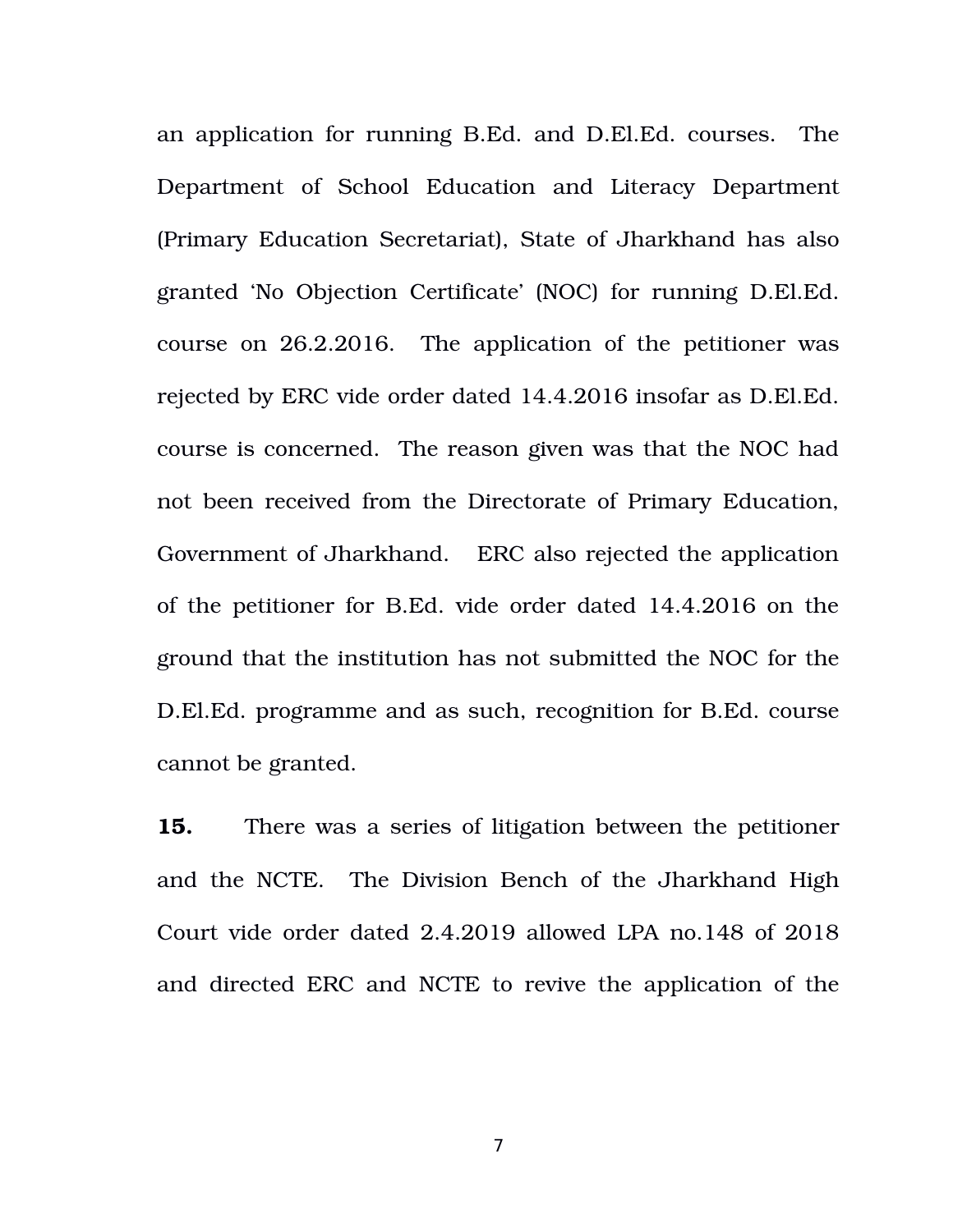petitioner and to process the same for Academic Session 2020 2022.

**16.** Thereafter, there were certain correspondences between ERC of NCTE and the petitioner with regard to certain compliances. Finally, ERC in its  $293<sup>rd</sup>$  meeting, held on 9.6.2021, decided to grant recognition to the petitioner for conducting D.El.Ed. and B.Ed. courses from Academic Session 20222023 with an annual intake of 100 seats (two units) in each course.

**17.** In this background, the petitioner has approached this Court seeking a similar relief.

### **WRIT PETITION (CIVIL) NO. 778 OF 2021**

**18.** The petitioner applied for grant of permission/recognition to run D.El.Ed. course on 5.7.2016 for two units of 50 students each. NCTE granted permission to the petitioner on 14.2.2018 to run one unit i.e. 50 students in respect of D.El.Ed. course. There were certain litigations with regard to non-grant of second unit to the petitioner. Finally, in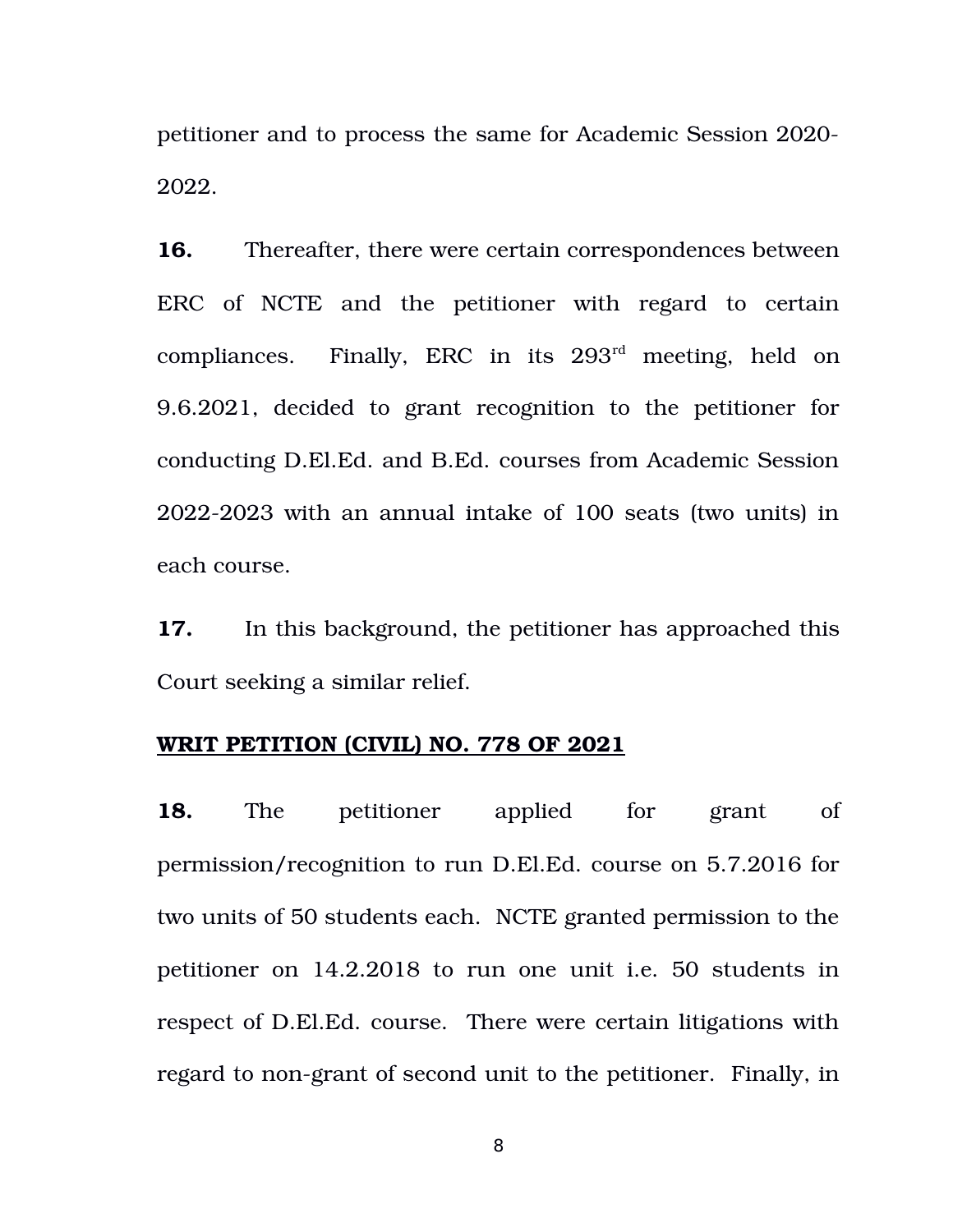its 291st meeting, held on 12.4.2021, ERC decided to issue one additional unit of intake to the petitioner for running D.El.Ed. course from Academic Session 2022-2023. Petitioner also seeks similar relief as sought by the other petitioners.

## **WRIT PETITION (CIVIL) NO. 789 OF 2021**

19. The petitioner had applied on 20.10.2008 for conducting B.Ed. course with intake of 100 students (two units). There were series of litigations between the petitioner and the North Regional Committee of the NCTE (hereinafter referred to as 'NRC'). On 13.1.2021, the Western Regional Committee of the NCTE (hereinafter referred to as 'WRC'), which now has the jurisdiction to process the applications pertaining to institutions in Rajasthan, issued letter of intent after finding no deficiency in the petitioner-institution. WRC in its  $337<sup>th</sup>$ meeting (virtual) held on  $7<sup>th</sup>-9<sup>th</sup>$  July, 2021, decided to grant recognition to the petitioner-institution for conducting B.Ed. with intake of two units (100 seats) from the Academic Session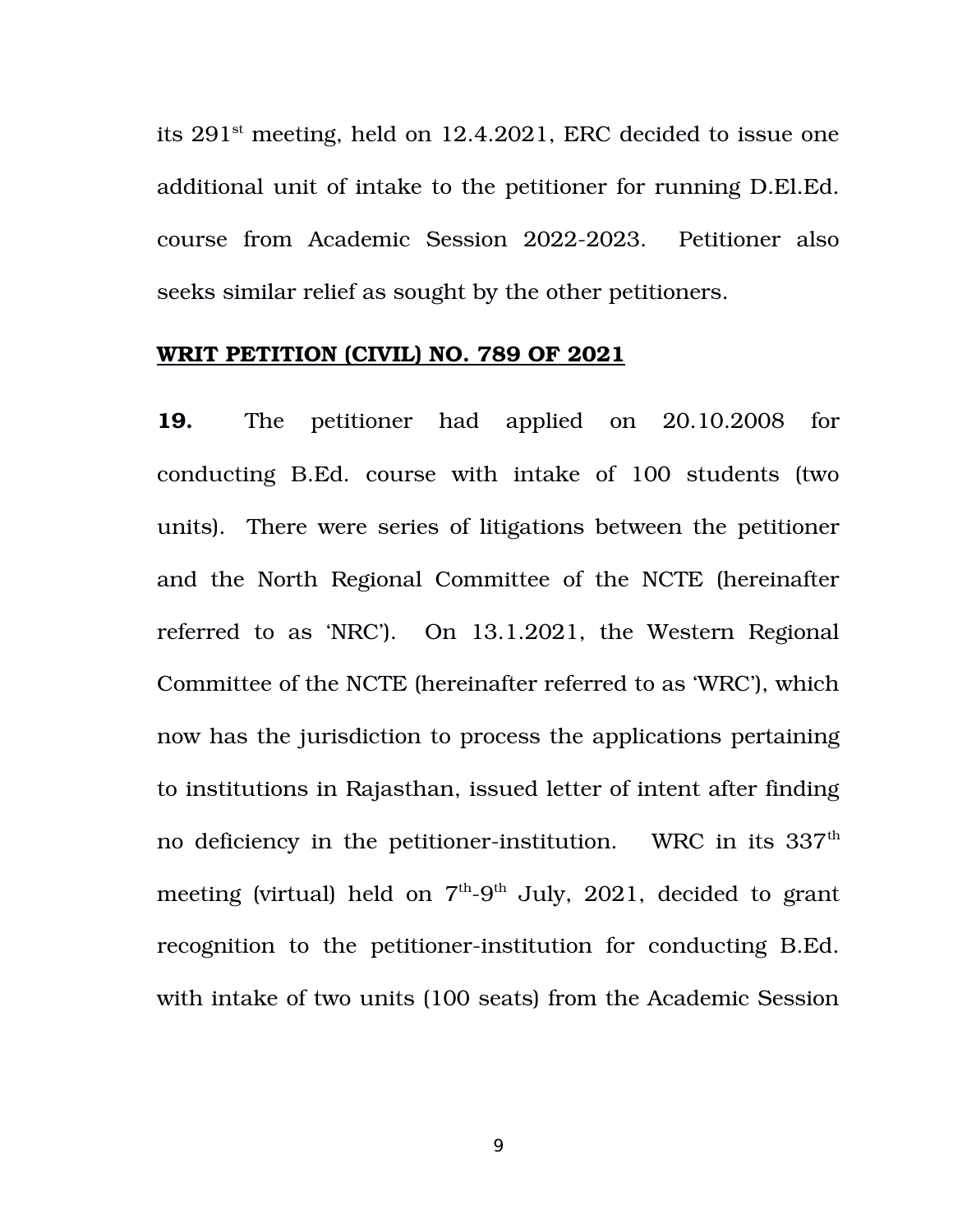2022-2023. In this background, the petitioners approached this Court seeking similar relief.

### **WRIT PETITION (CIVIL) NO. 794 OF 2021**

**20.** In the present case also, the petitioner-college in response to the public notice issued in the year 2015 by the NCTE applied on 30.6.2015 for grant of recognition for B.Ed. course from Academic Session 2016-2017. Vide order dated 10.11.2016, the application of the petitioner-college came to be rejected by the WRC in its  $262<sup>nd</sup>$  meeting. The petitioner preferred statutory appeal, which was allowed and WRC was directed to reconsider the issue. After series of correspondences and some litigation, WRC in its  $337<sup>th</sup>$  meeting decided to grant recognition to the petitioner for conducting B.Ed. course from the Academic Session 2022-2023. The petitioner has therefore approached this Court seeking similar relief.

# **WRIT PETITION (CIVIL) NO. 608 OF 2021**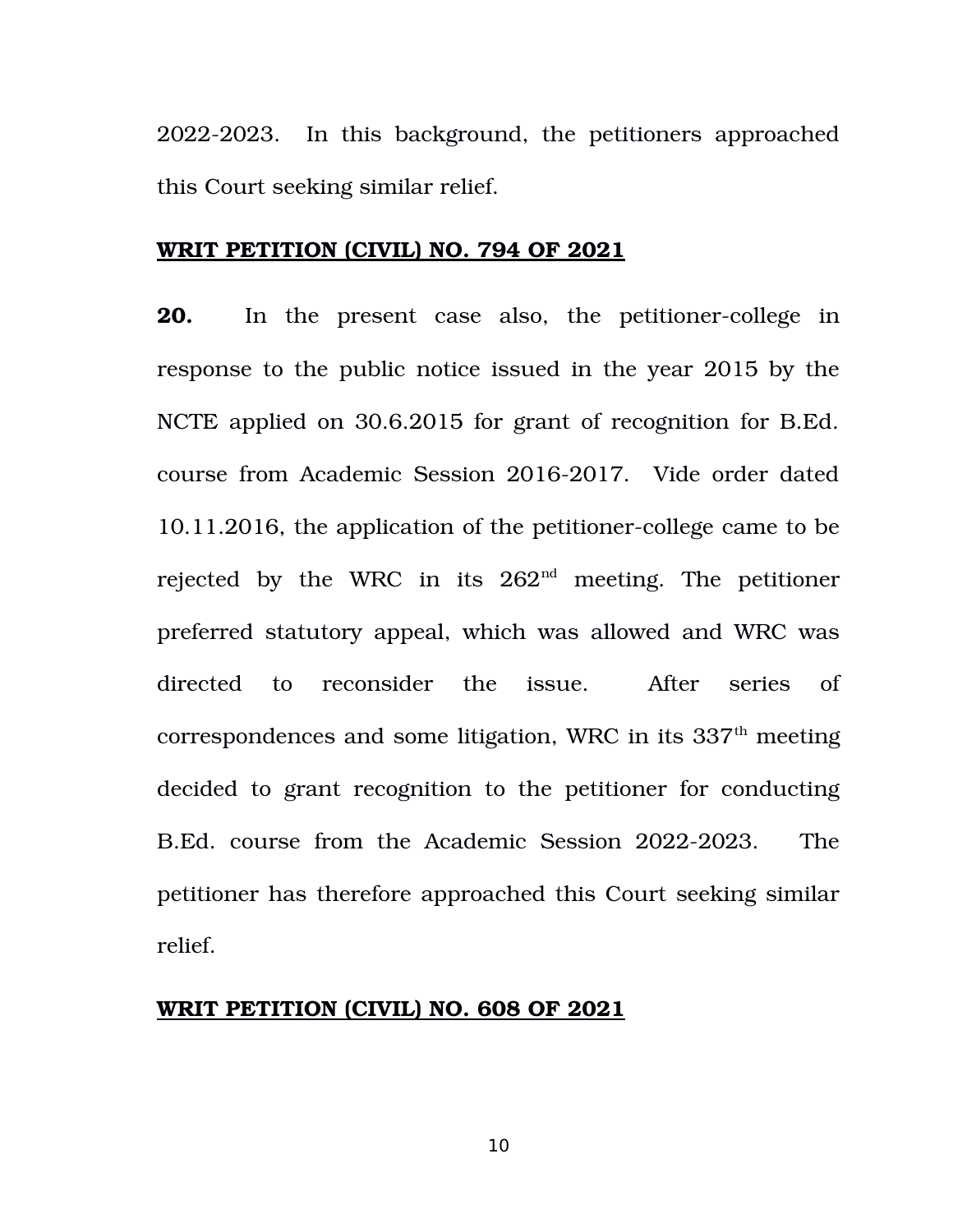**21.** The petitioner in pursuance to the public notice issued by NCTE in the year 2015 applied for grant of recognition for conducting B.Ed. course from the Academic Session 2016-2017 with an annual intake of 100 students. The said application was made on 2.6.2015. After a long period of six years, ERC in its  $292<sup>nd</sup>$  meeting, held on  $20.4.2021$ , decided to grant recognition to the petitioner-institution for conducting B.Ed. course of two years duration with an annual intake of 100 students (two basic units) from the Academic Session 2022 2023. As such, petitioner has approached this Court seeking similar relief.

### **WRIT PETITION (CIVIL) NO. 602 OF 2021**

**22.** In the present case also, the petitioner, in response to the public notice issued by the NCTE, submitted its application in the year 2016 for grant of recognition for conducting B.Ed. and D.El.Ed. courses. The application of the petitioner-college came to be rejected in the year 2018. Being aggrieved thereby, the petitioner had approached the Delhi High Court by filing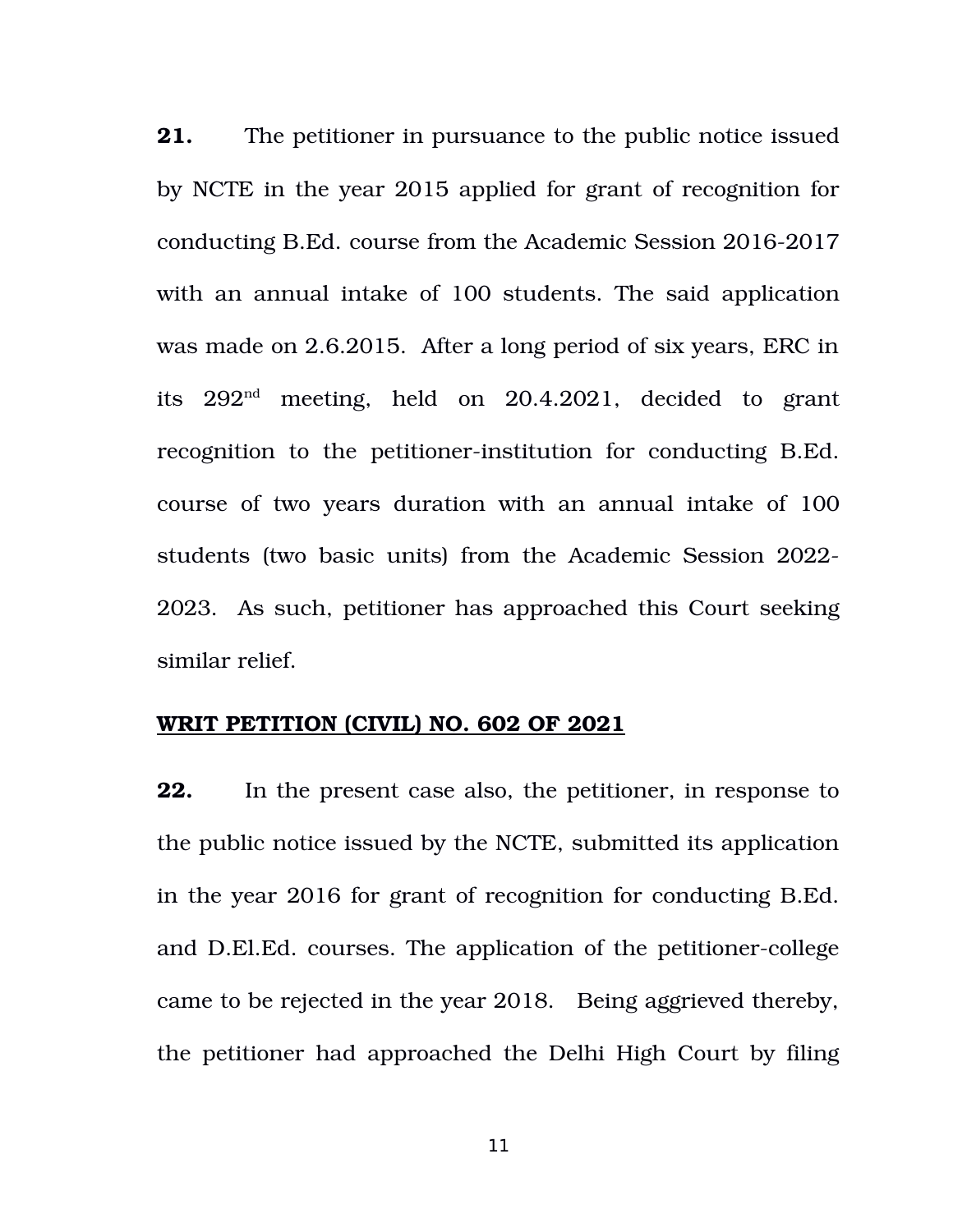Writ Petition (Civil) No. 5888 of 2018. The Delhi High Court by order dated 28.5.2018 directed ERC to consider the application of the petitioner *de hors* the requirement of NOC. Accordingly, ERC in its  $291<sup>st</sup>$  meeting, held on  $12.4.2021$ , granted recognition to the petitioner for conducting B.Ed. and D.El.Ed. courses for two units (100 students) from the Academic Session 2022-2023. The petitioner therefore approached this Court seeking similar relief.

### **WRIT PETITION (CIVIL) NO. 601 OF 2021**

**23.** In the present case also, the petitioner, in response to the public notice issued in the year 2015 by the NCTE, sought recognition for conducting B.Ed. course from the Academic Session 2016-2017 with an annual intake of 100 students vide application dated 15.6.2015. The said application was pending for a period of six years and finally ERC in its  $292<sup>nd</sup>$  meeting held on 20.4.2021 granted recognition to the petitioner for conducting B.Ed. course of two-year duration with an annual intake of 100 students (two basic units) from Academic Session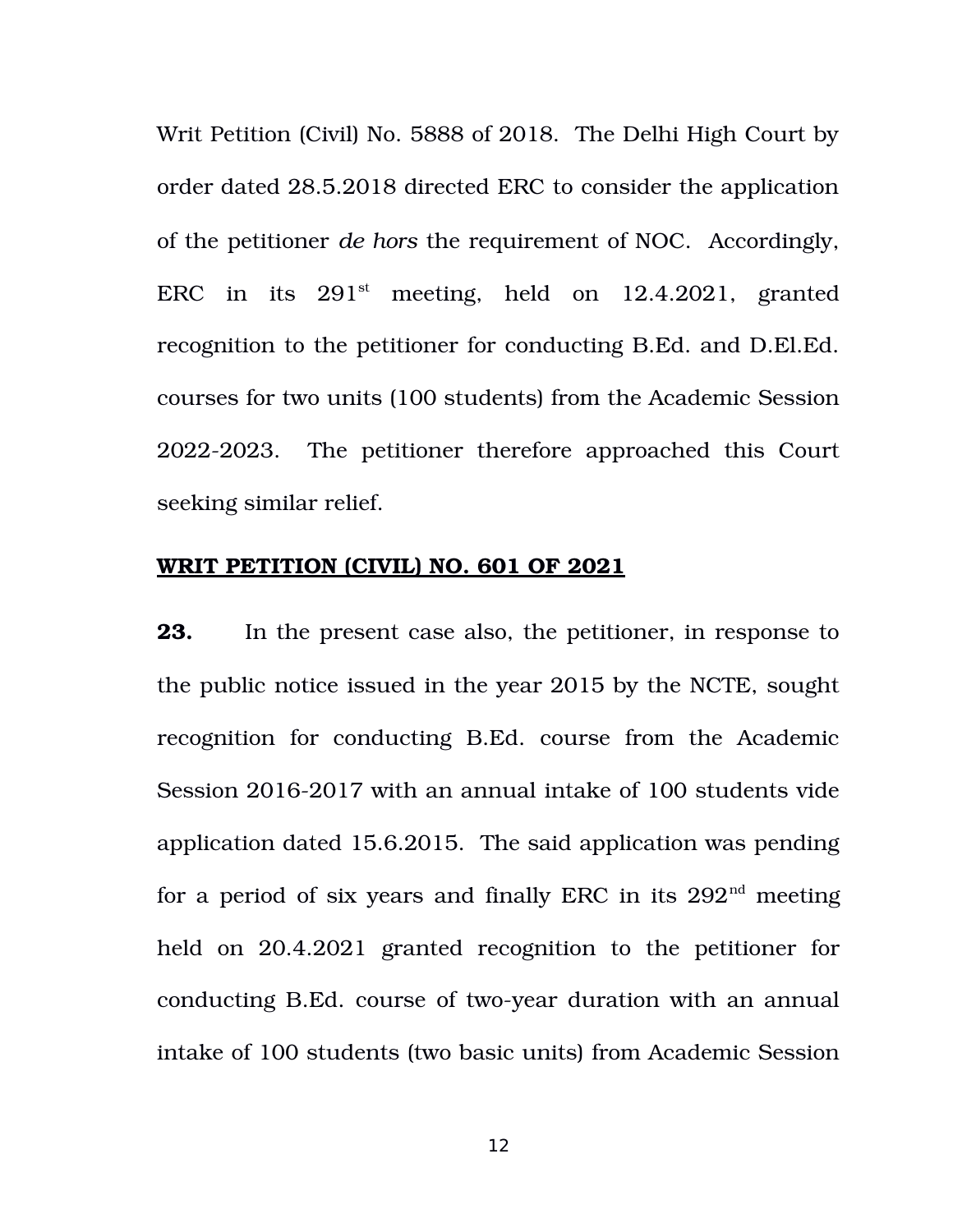2022-2023. The petitioner thus approached this Court seeking similar relief.

# **WRIT PETITION (CIVIL) NO. 538 OF 2021**

**24.** In the present case also, the petitioner, in response to the public notice issued in the year 2015 by the NCTE, sought recognition for conducting D.El.Ed. course from the Academic Session 2016-2017 with an annual intake of 100 students vide application dated 15.6.2015. The said application was pending for a period of six years and finally ERC in its  $292<sup>nd</sup>$  meeting held on 20.4.2021 granted recognition to the petitioner for conducting D.El.Ed. course of two-year duration with an annual intake of 100 students (two basic units) from Academic Session 2022-2023. The petitioner thus approached this Court seeking similar relief.

#### **WRIT PETITION (CIVIL) NO. 711 OF 2021**

**25.** In the present case, the petitioner had applied for grant of recognition for conducting B.Ed. course with intake of 100 students (two units) on 24.12.2012. The said application was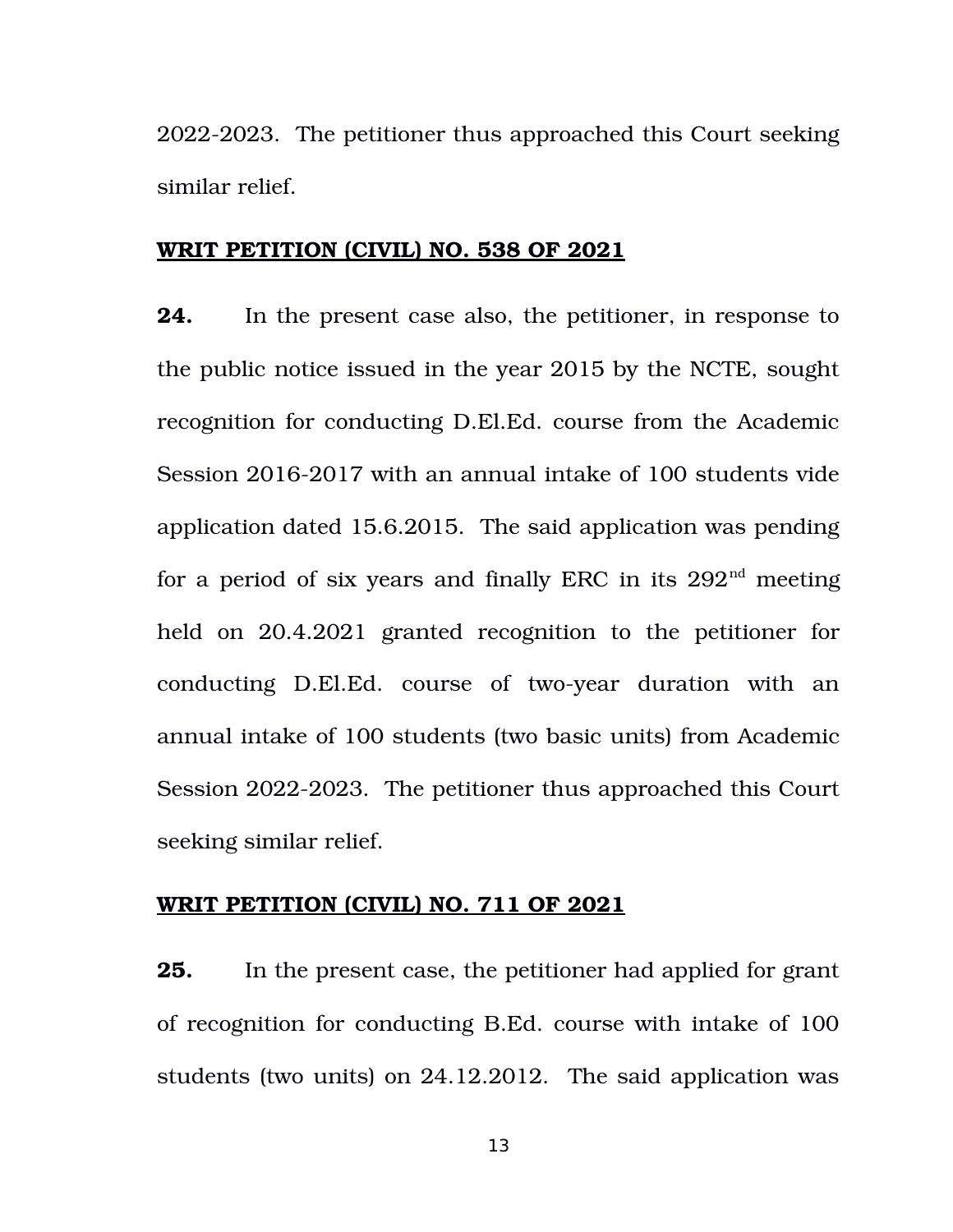returned on ban imposed by the Government of Haryana. The petitioner therefore approached the Delhi High Court by filing Writ Petition (Civil) No.2383 of 2018. The said petition was allowed on 14.3.2018 thereby directing the respondents to reconsider the petitioner's application. NRC in its 295<sup>th</sup> meeting issued show cause notice to the petitioner to which reply was submitted by the petitioner on 29.3.2019. The petitioner again approached the Delhi High Court by way of filing Writ Petition (Civil) No.2835 of 2019 and the Delhi High Court remanded the matter to NRC for reconsideration by order dated 6.11.2019. NRC, in its  $335<sup>th</sup>$  (virtual) meeting, decided to grant recognition to the petitioner-institution for conducting B.Ed. course of two-year duration with an intake of 100 seats (two basic units) from the Academic Session 2022-2023. Thus, the petitioner approached this Court seeking similar relief.

#### **WRIT PETITION (CIVIL) NO. 823 OF 2021**

**26.** The petitioner had submitted its application in the year 2015 for conducting B.Ed. course. A letter of intent also came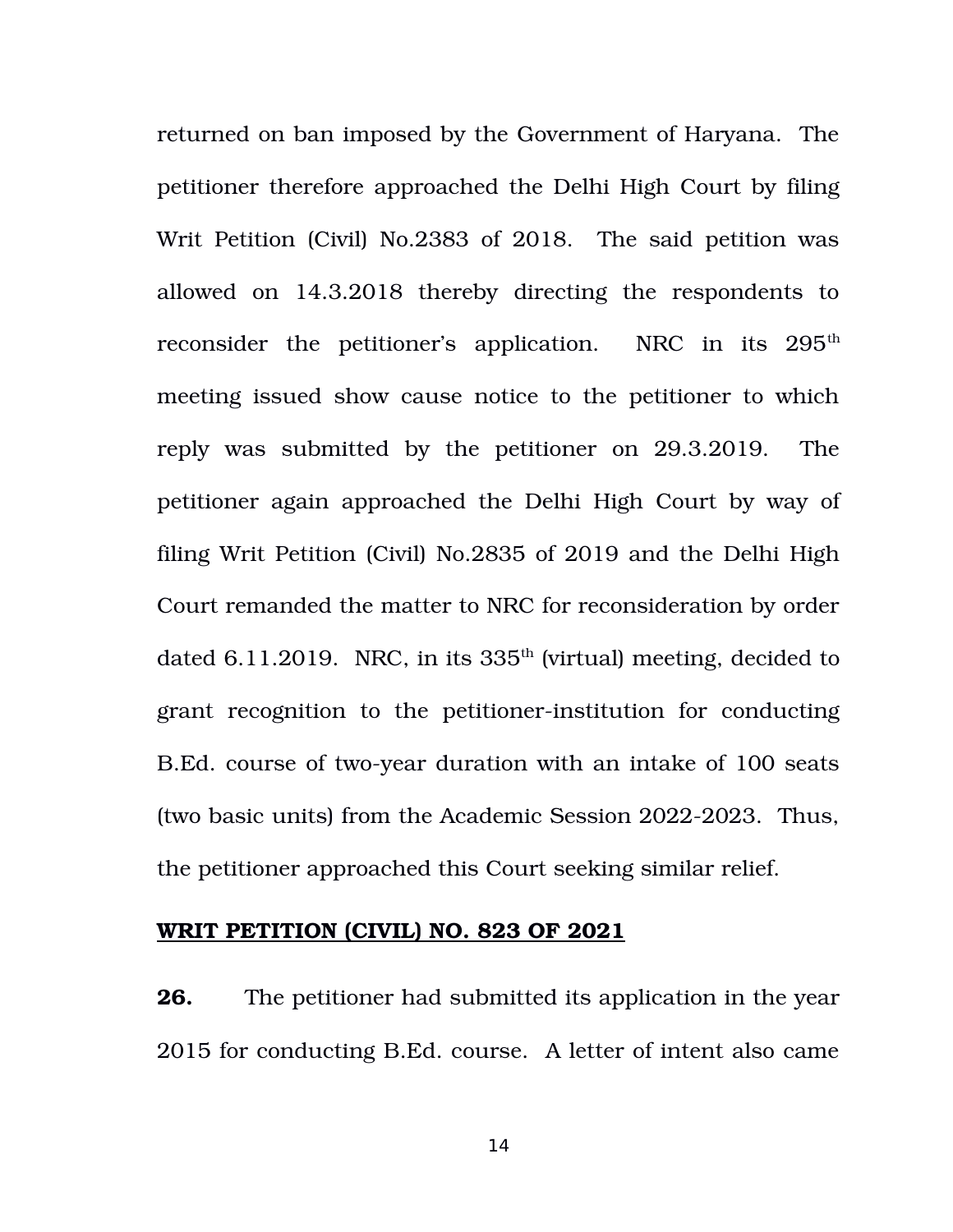to be issued to the petitioner. There were exchange of communications between NRC and the petitioner leading to no result. As such, the petitioner filed a writ petition being Writ Petition (Civil) No.1522 of 2021 before the Delhi High Court. The said petition came to be disposed of by order dated 5.2.2021 directing the respondents to consider the petitioner's application within 10 weeks. In term of the decision taken by NRC in its 336th meeting, by order dated 28.6.2021, it granted recognition to the petitioner for conducting B.Ed. course from the Academic Session 2022-2023 with annual intake of 50 students. Hence, the petitioner approached this Court seeking similar relief as sought by the other petitioners.

**27.** We have heard Shri Amitesh Kumar, Shri Shreeyash Uday Lalit and Shri Mayank Manish, learned counsel for the petitioners, Ms. Manisha T. Karia, learned counsel for NCTE, Dr. Manish Singhvi, learned Senior Counsel appearing for the State of Rajasthan and Shri Kunal Chatterji, learned counsel for West Bengal Board of Primary Education.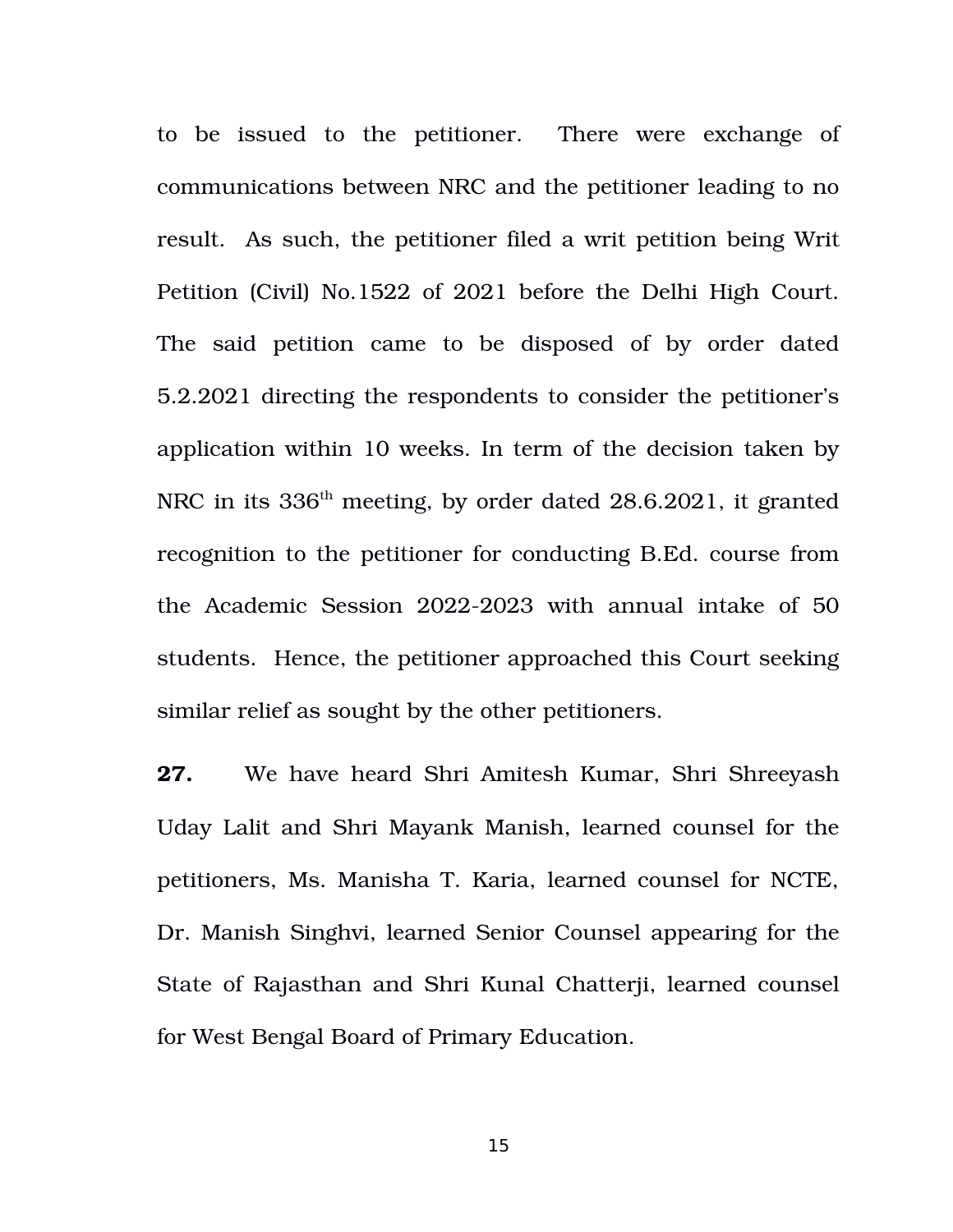**28.** It is contended on behalf of the petitioners that though NCTE or its Regional Committees after having satisfied granted recognition to the petitioners-colleges/institutions for the Academic Year 2022-2023, for no reason, the recognition is not granted for the Academic Year 2021-2022. It is submitted that the petitioners have fully complied with all the infrastructural requirements of the NCTE and there is no reason as to why recognition should not be granted for the Academic Year 2021 2022.

**29.** Ms. Manisha T. Karia, learned Advocate-on-Record for the NCTE submitted that taking into consideration the time frame as is prescribed by this Court in the case of **Maa** *Vaishno Devi Mahila Mahavidyalaya v. State of Uttar Pradesh and others[1](#page-15-0)* , the recognition has been granted only from the Academic Year 2022-2023 and not from the Academic Year  $2021-2022$ . Learned counsel for the respondent – States also submit that the petitions deserve to be dismissed.

<span id="page-15-0"></span><sup>1</sup> (2013) 2 SCC 617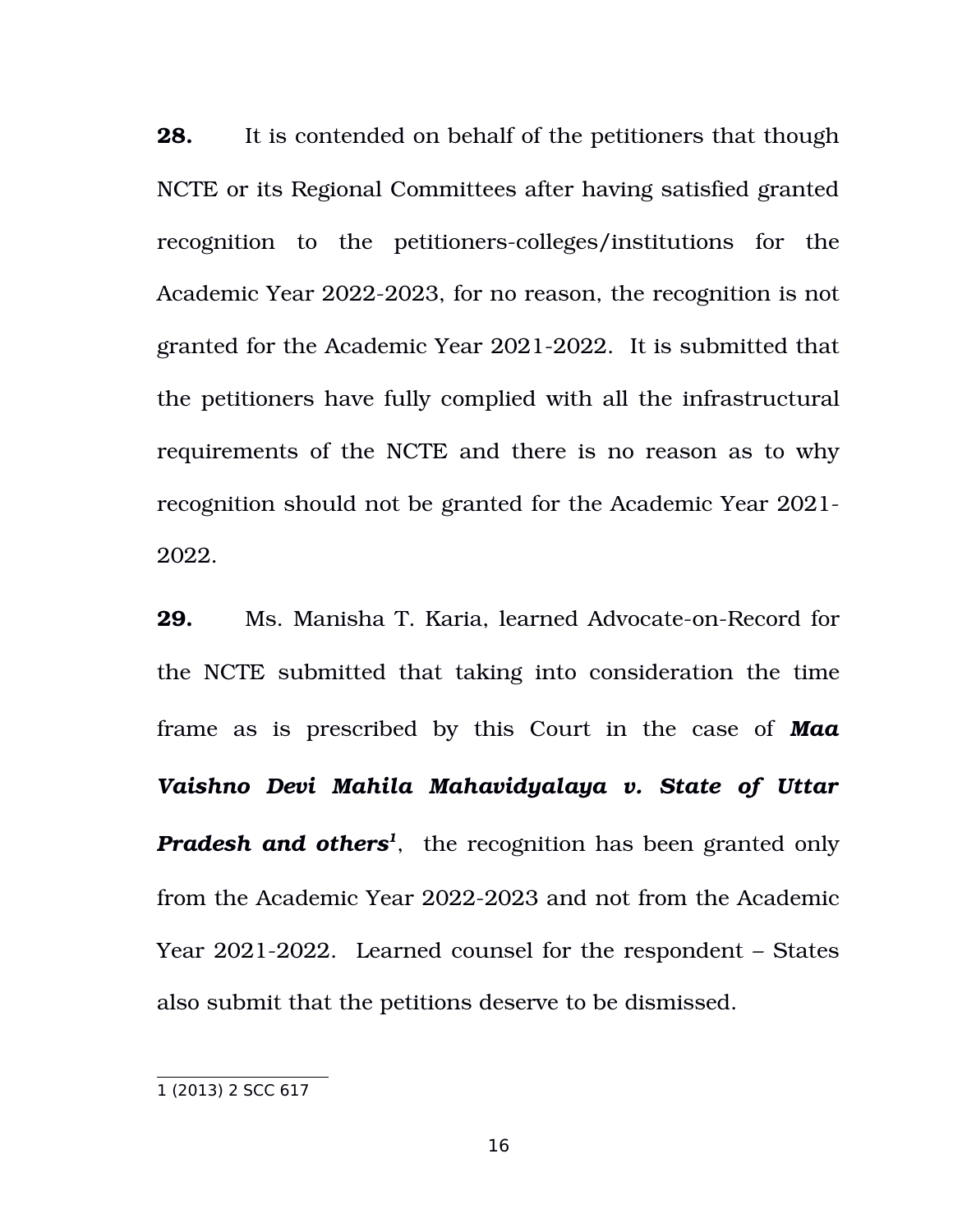**30.** As could be seen from the facts narrated herein above, proposal of the petitioners for grant of recognition for conducting either B.Ed. course or D.El.Ed. course or for both have been pending for considerable periods. In some cases, they have been pending as long as for a period of six years. In some cases, there has been series of litigations.

**31.** However, the factor that is common in all the matters is that NCTE or its Regional Committees, after considering all the necessary requirements, have granted recognition for conducting B.Ed./D.El.Ed. course for Academic Session 2022 2023.

**32.** It will be relevant to refer to paragraph 2 of the order dated  $19<sup>th</sup>$  April, 2021 passed by the NCTE in the lead matter i.e. Writ Petition (Civil) No.518 of 2021, which read thus:

> "2. **AND WHEREAS**, on scrutiny of the application submitted by the institution, the documents attached therewith the affidavit submitted and the report received from VT and videography, and the certificates received from the affiliating body, the Committee is satisfied that the applicant fulfils the requirements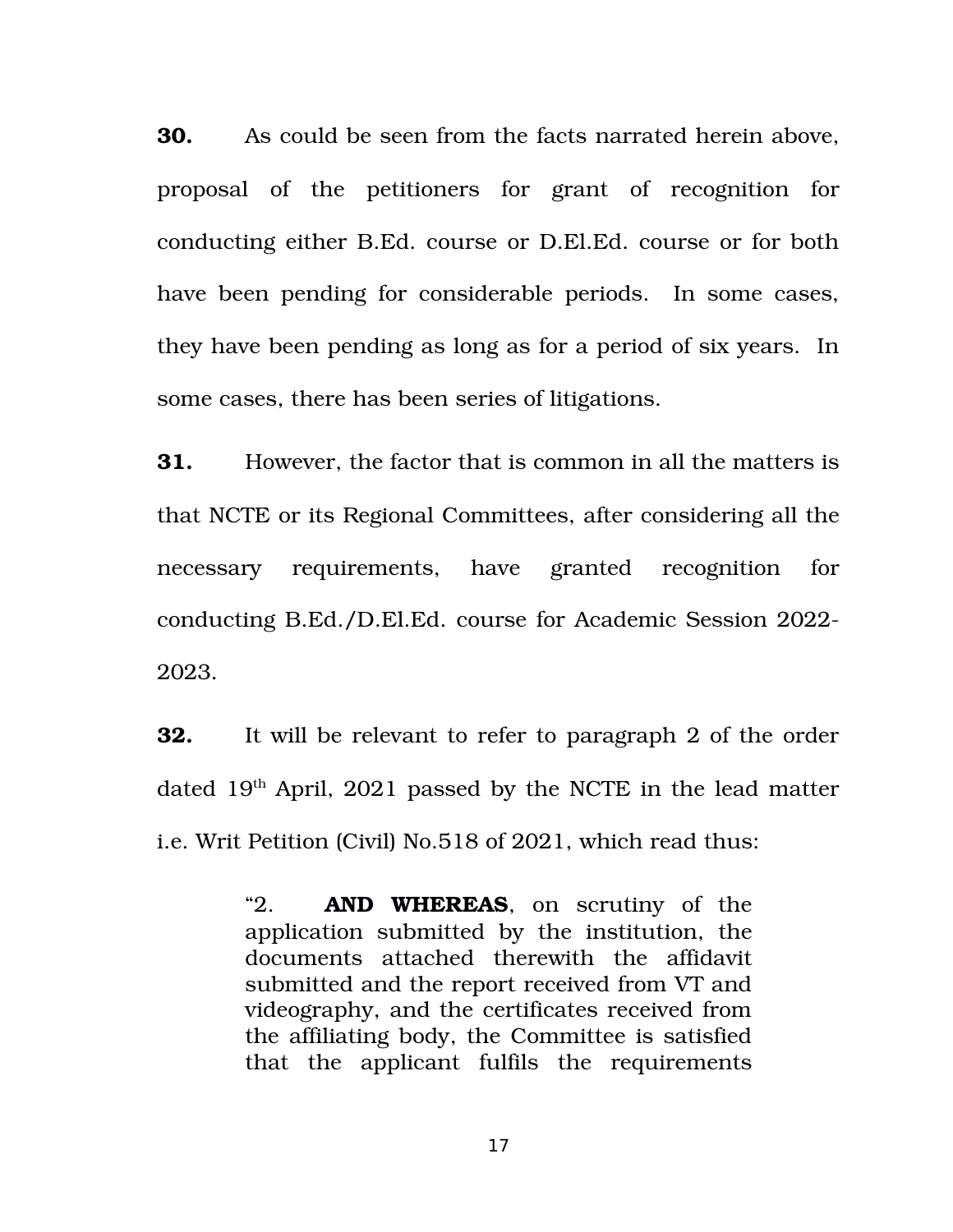under the provisions of NCTE Act, Rules and relevant Regulations including the Norms and Standards for the said teacher education programme such as instructional facilities, infrastructural facilities, financial resources, etc., for running the programme."

**33.** Perusal of the other petitions would reveal that either identical or similar reasons have been given while granting recognition. It could thus be seen that recognition has been granted by NCTE or its Regional Committees on scrutiny of the applications submitted by the institutions, the documents attached therewith, the affidavits submitted and the reports received from Visiting Teams and videography. It also mentions that the Committee was satisfied that the applicant(s) fulfills the requirement under the provisions of NCTE Act, rules and relevant Regulations, after considering the certificates issued from the affiliating bodies. The order also records its satisfaction with regard to Norms and Standards for the teacher education programme such as instructional facilities, infrastructural facilities, financial resources, etc. for running the programme.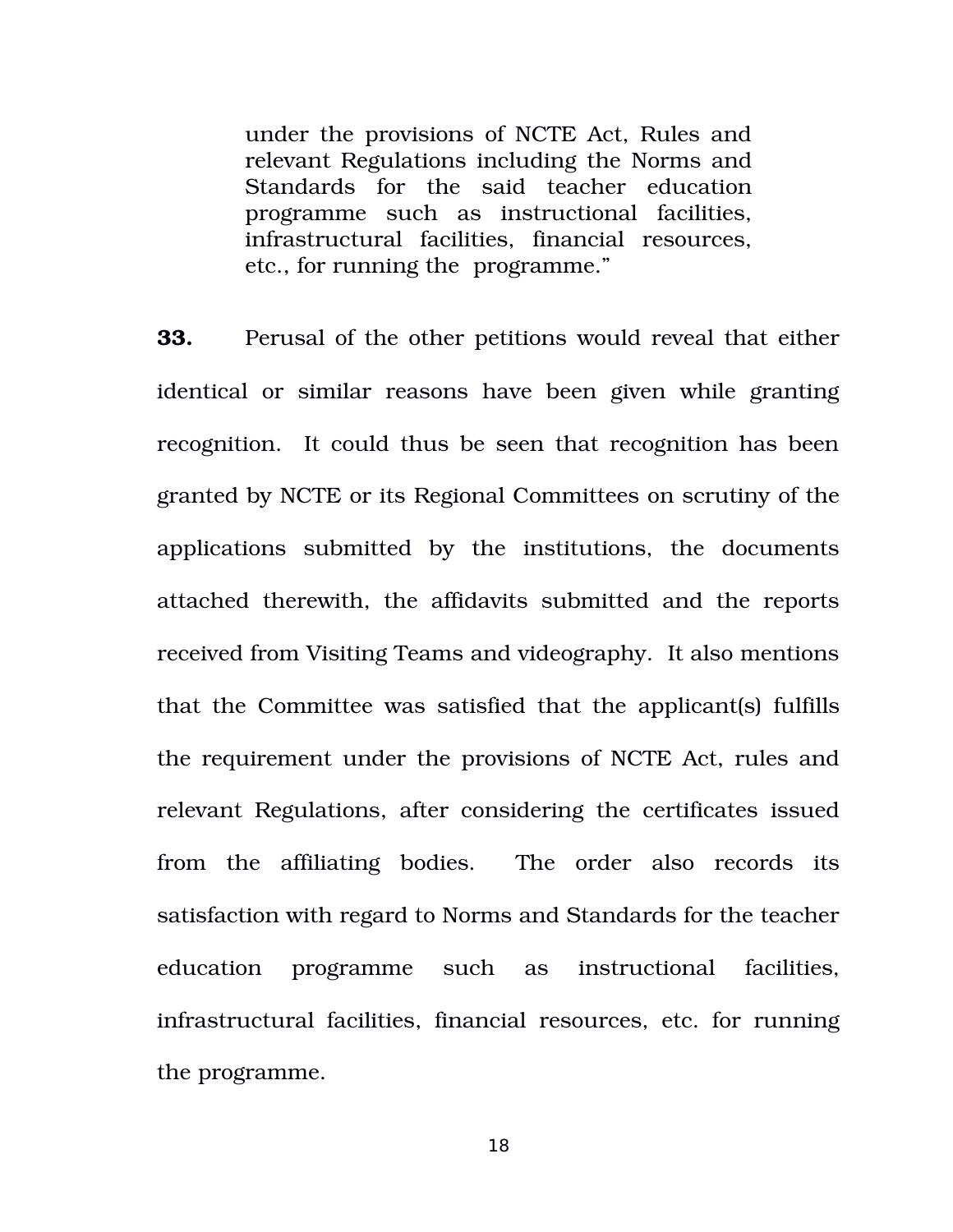**34.** After arriving at such a satisfaction, we are of the view that there can be no rational for NCTE or its Regional Committee to deny the recognition from the Academic Year 2021-2022 and insist on recognition for Academic Session 2022-2023. It is not in dispute that the counselling for admission is yet to commence. Insofar as the time-line prescribed in the judgment of this Court in the case of *Maa Vaishno Devi Mahila Mahavidyalaya* (supra) is concerned, this Court itself in catena of orders placed on record has modified the time-line fixed therein. We find that same course needs to be followed in the present matter, particularly, when the delay is not attributable to the petitioners, but, on the contrary to NCTE or its Regional Committees.

**35.** We therefore allow the petitions in the following terms:

(i) The cut-off date fixed by this Court in **Maa** *Vaishno Devi Mahila Mahavidyalaya* (supra) is extended in the facts of these cases;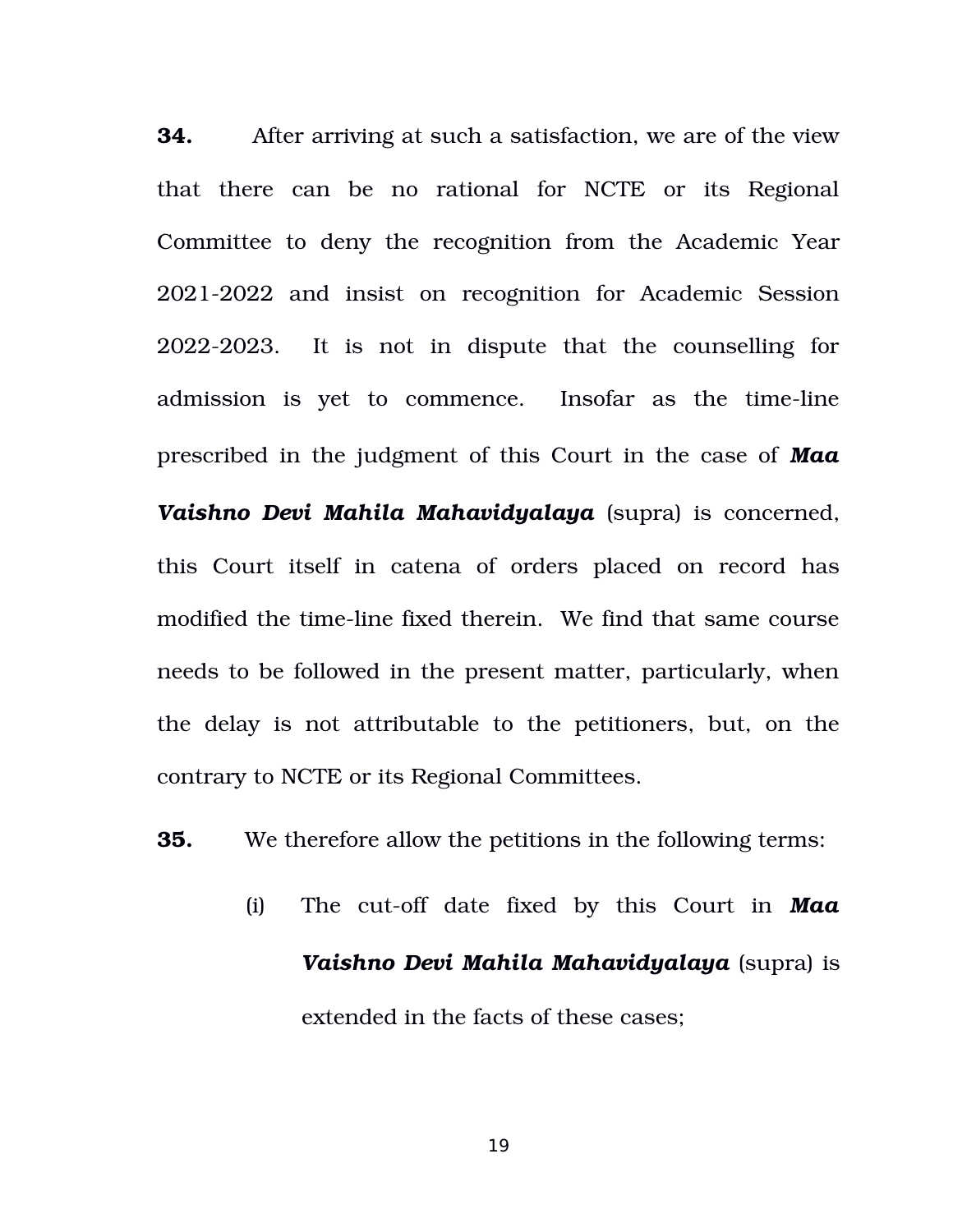- (ii) It is held and declared that the petitioners would be entitled to the recognition granted by respective orders passed by NCTE or its Regional Committees from the Academic Session 2021-2022 instead of Academic Session 2022-2023.
- (iii) The Respondent – NCTE and its Regional Committees are directed to issue formal orders/notifications in that regard within a period of three days from today.
- (iv) The State and other Authorities would consider grant of affiliation and/or other requisite permissions within a period of 15 days from today;
- (v) The petitioners would be entitled to admit the students for Academic Session 2021-2022 as per the sanction granted by NCTE for the Academic Session 2022-2023.